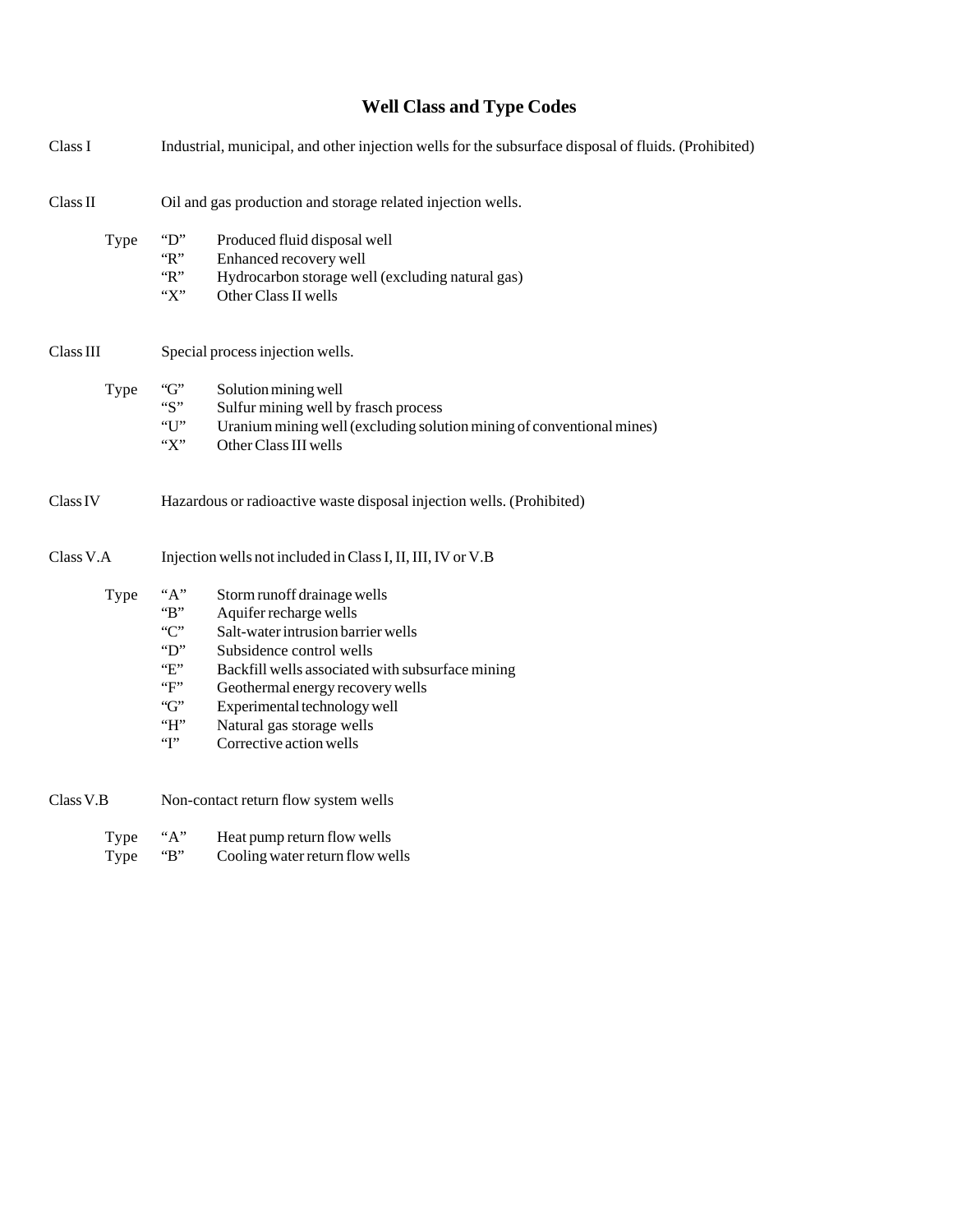# **Instructions for Attachments to Form 1 Underground Injection Control for Corrective Action Wells** (effective 01/91)

The following ATTACHMENTS should be submitted with an underground injection control (UIC) permit application for Class V.A. corrective action wells associated with aquifer remediation that are to be used to inject fluid whose chemical constituents are below all drinking water standards, as established under R.61-58.5.

## Attachment A: Activity for Review

Submit a brief description of the activities to be conducted that require a UIC permit.

## Attachment B: Well Construction Details

Submit schematic or other appropriate drawings of the surface and subsurface construction details of the recovery and injection wells.

### Attachment C: Operating Data

Submit the following proposed operating data for each injection well:

- 1) Average and maximum daily rate and volume of fluid to be injected. In addition, indicate the average and maximum daily rate and volume of fluid to be withdrawn from each recovery well. Verification of the aquifer's hydraulic ability to produce and accept the quantities proposed should be presented.
- 2) Average and maximum injection pressure.
- 3) Pumping schedule (i.e. continuous, alternating cycles, etc.).
- 4) Proposed ranges in the concentration of all contaminant constituents within the injection fluid. Include comprehensive ground-water quality data from a "worst case" well sample.
- 5) Length of time the project is expected to require injection to complete remediation (to ensure the effective dates of the permit will allow sufficient time to complete the project).

### Attachment D: Monitoring Program

Discuss the planned monitoring program in detail:

- 1) Include a discussion of monitoring devices, sampling frequency (sufficient to verify treatment system efficiency), sampling protocol, sampling location, parameters to be analyzed, and proposed method(s) of analysis.
- 2) This plan should indicate how, through monitoring, the proposed contaminant levels in the injectate will be verified.
- 3) This plan should also clearly illustrate exactly how hydraulic control of the contaminant plume (and injectate, where relevant) will be verified through monitoring (i.e., piezometers, quality analyses, etc.).

## Attachment E: Existing or Pending State/Federal Permits

List the program and permit number of any existing State or Federal permits for the facility (i.e., NPDES, RCRA, UST, etc.).

# Attachment F: Description of Business

Give a brief description of the nature of the business of the facility and any immediately adjacent facilities.

### Attachment G: Area of Review

1) The area of review should be a fixed radius of 1/4 mile from the injection well, the outermost injection wells (if a wellfield).